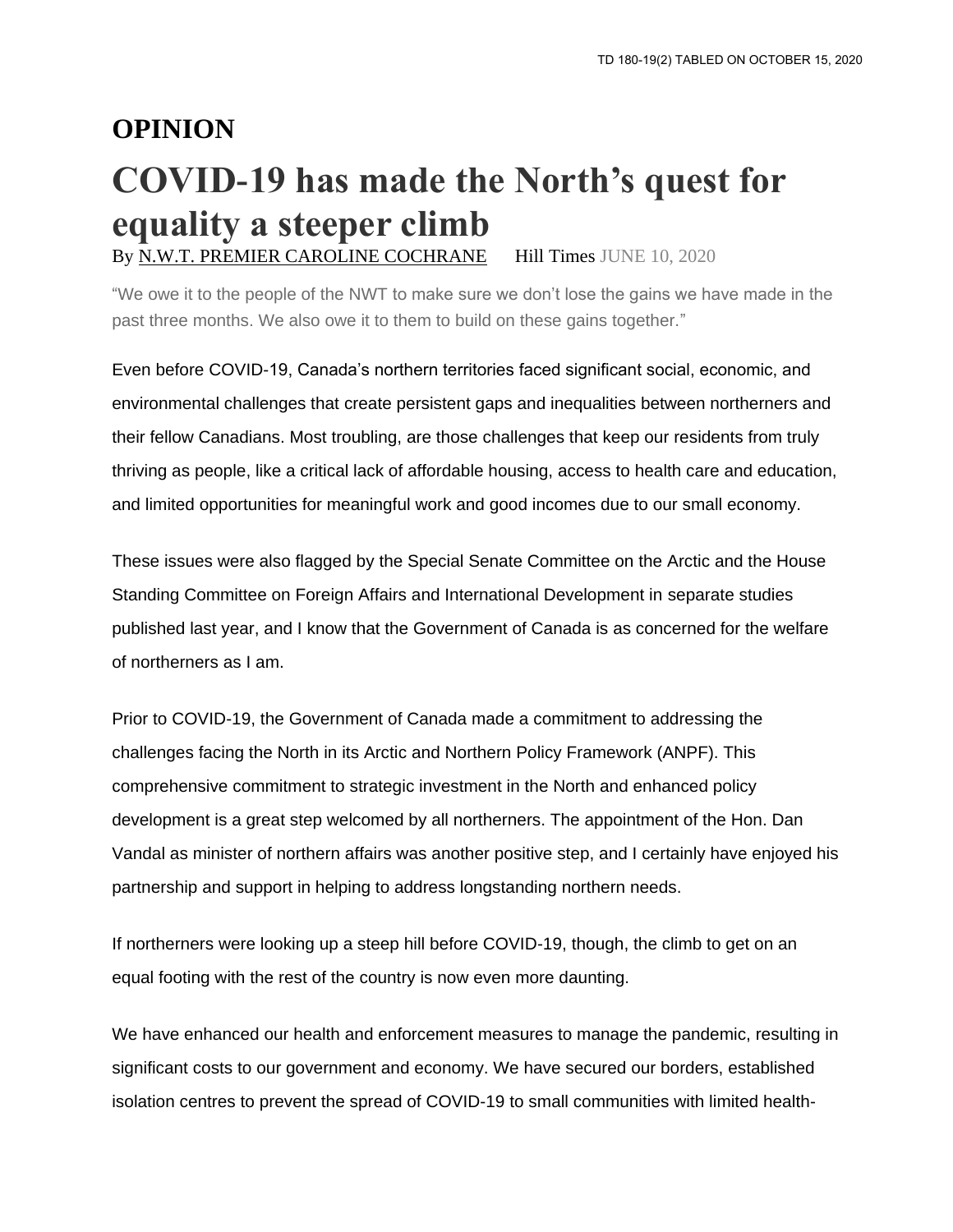care capacity, and recommended or directed the closure of many businesses that couldn't meet necessary public health requirements.

Current projections will see our government spending at least \$40-million to fund its own COVID-19 operations. We have also provided targeted assistance to NWT residents and businesses worth an estimated \$30-million. People are being laid off and we expect some businesses will fold or be scaled down, while many more will have increased debt. Tourism—a significant growth sector and source of opportunities for Indigenous businesses and communities—has been all but shut down, and the airlines that are a critical lifeline for our territories are struggling.

Like all governments, the GNWT has moved rapidly to provide COVID-19 relief and support to NWT residents. Given the wide-ranging social and economic dimensions of the pandemic, many of these investments and measures have helped us make some major advances in improving the health, housing, and other social supports our people have so urgently needed.

With assistance from the Government of Canada, we have been able to add critically needed units to our housing stock across the territory, implement new child-care supports and subsidies for parents required to work, provide wage top-ups for essential workers, and economic relief to people who have lost jobs as a result of the pandemic.

This is real progress for NWT residents. It is also an example of how quickly and concretely our governments can achieve the goals of the ANPF when the need is so urgent.

We owe it to the people of the NWT to make sure we don't lose the gains we have made in the past three months. We also owe it to them to build on these gains together, and find ways to use them as opportunities to address remaining ANPF goals, including the right infrastructure and economic investments for our unique circumstances. We also need to do this in the unique context of the NWT, as a public government respecting the self-determination of Indigenous governments with self-government and land claims agreement.